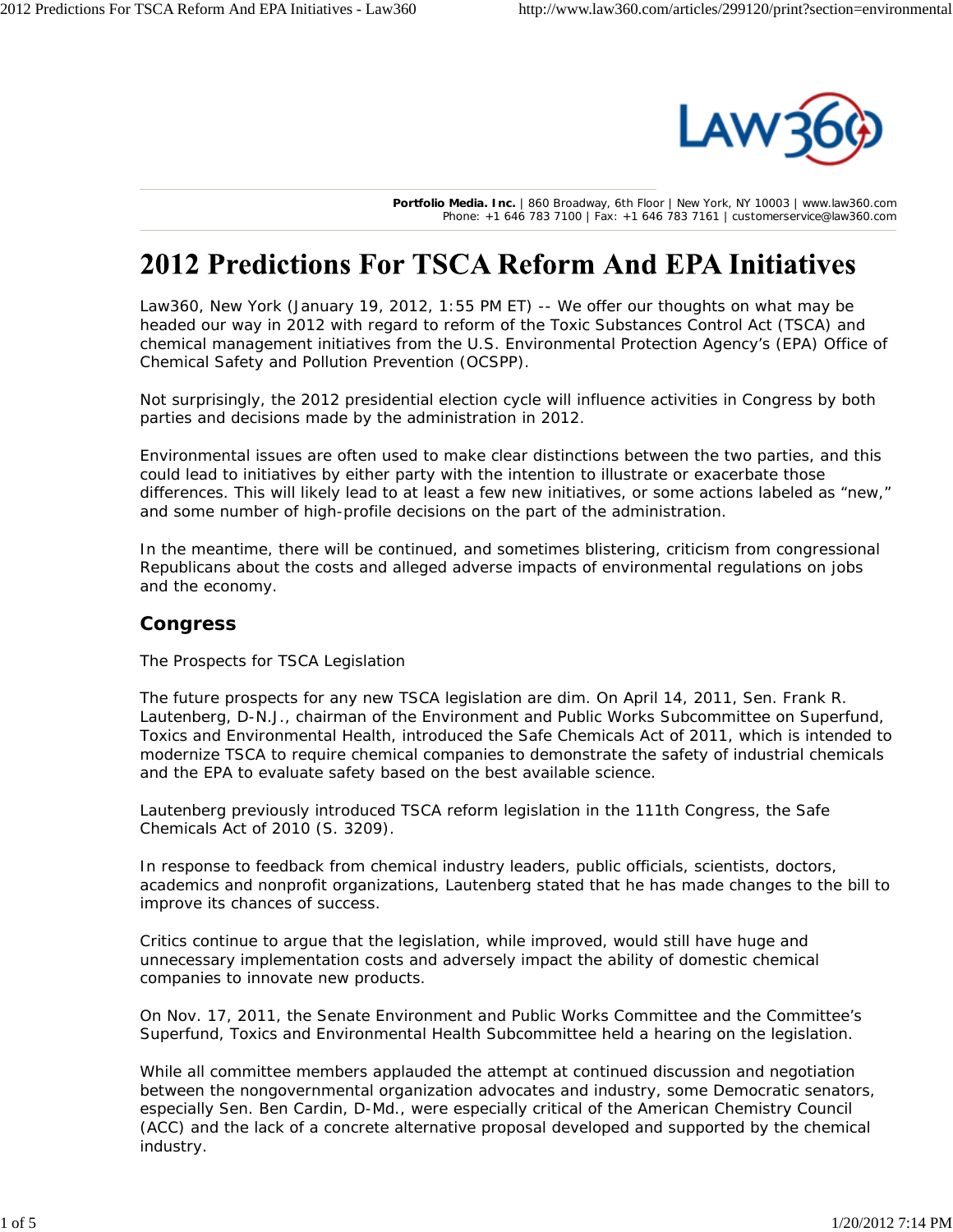Lautenberg indicated that he intends to bring his legislation up for a committee vote "in the near future" and would hope that consensus can be reached - with the implication that he will attempt to report his bill even if the industry has not agreed with the provisions in any pending legislation.

The prospects of legislation becoming law are increasingly remote, given that any successful bill would essentially need consensus in the full Senate — and must still overcome the lack of any legislative movement in the House of Representatives.

At the same time, the tenor of the Senate hearing exhibited a bit more frustration on the part of Democrats with the lack of specific alternative language from the industry, language that would illustrate their idea of how to capture ACC's much-noted "10 Principles for Effective Chemicals Management" that have been discussed for more than two years.

If there is a lame duck session of Congress at the end of 2012, there could be some remote possibility of limited action on TSCA — and many other issues — as advocates and opponents of any legislation evaluate the results of the election, e.g., is there a change of administration, or a change in party control of the Senate or House.

Students of history will recall that the original TSCA legislation was enacted during a lame duck session of Congress in 1976 after years of impasse due to similar considerations.

## **The EPA**

### *OCSPP Leadership*

On Oct. 25, 2011, OCSPP Assistant Administrator Stephen A. Owens announced his resignation from the EPA. Since it is late in the president's first term, it is unclear if the administration will be seeking to fill the position with a new political appointee.

The bitter partisan atmosphere on Capitol Hill has led to numerous holds on current nominees still awaiting Senate confirmation for many senior positions across many government agencies. Without senior political leadership in place, the fate of pressing issues may become even more unpredictable as election year considerations, and their attendant distortions, become more important as November 2012 draws near.

It is possible the administration may attempt to place a nominee if only to indicate that the OCSPP issues remain a priority and will not be lost in the larger dynamics of the 2012 election.

Jim Jones, the current deputy assistant administrator for the EPA's Office of Air and Radiation, was designated to serve as the new OCSPP acting assistant administrator, beginning Dec. 1, 2011. Since Jones is familiar with OCSPP and its operations, the transition to new leadership is expected to be straightforward.

At the same time, the EPA as a whole under the continued leadership of Administrator Lisa Jackson will now face an election year with intensely bitter rhetoric coming from both parties in Congress.

Across all media programs, the administration will continue to face intense criticism that environmental requirements, stringent or otherwise, both current and pending, are a hindrance to economic growth and employment.

At the same time, some of the pending issues awaiting decisions during 2012 will present an opportunity for the administration to address some of its core constituencies among labor, environmental and minority public health and environmental advocacy groups.

The election itself will decide the fate of the larger debate, but in an election year, the EPA will be driven to account for its accomplishments during the president's first term in each media program, and some issues might be pressed to sharpen the partisan divide or otherwise appeal to certain constituencies.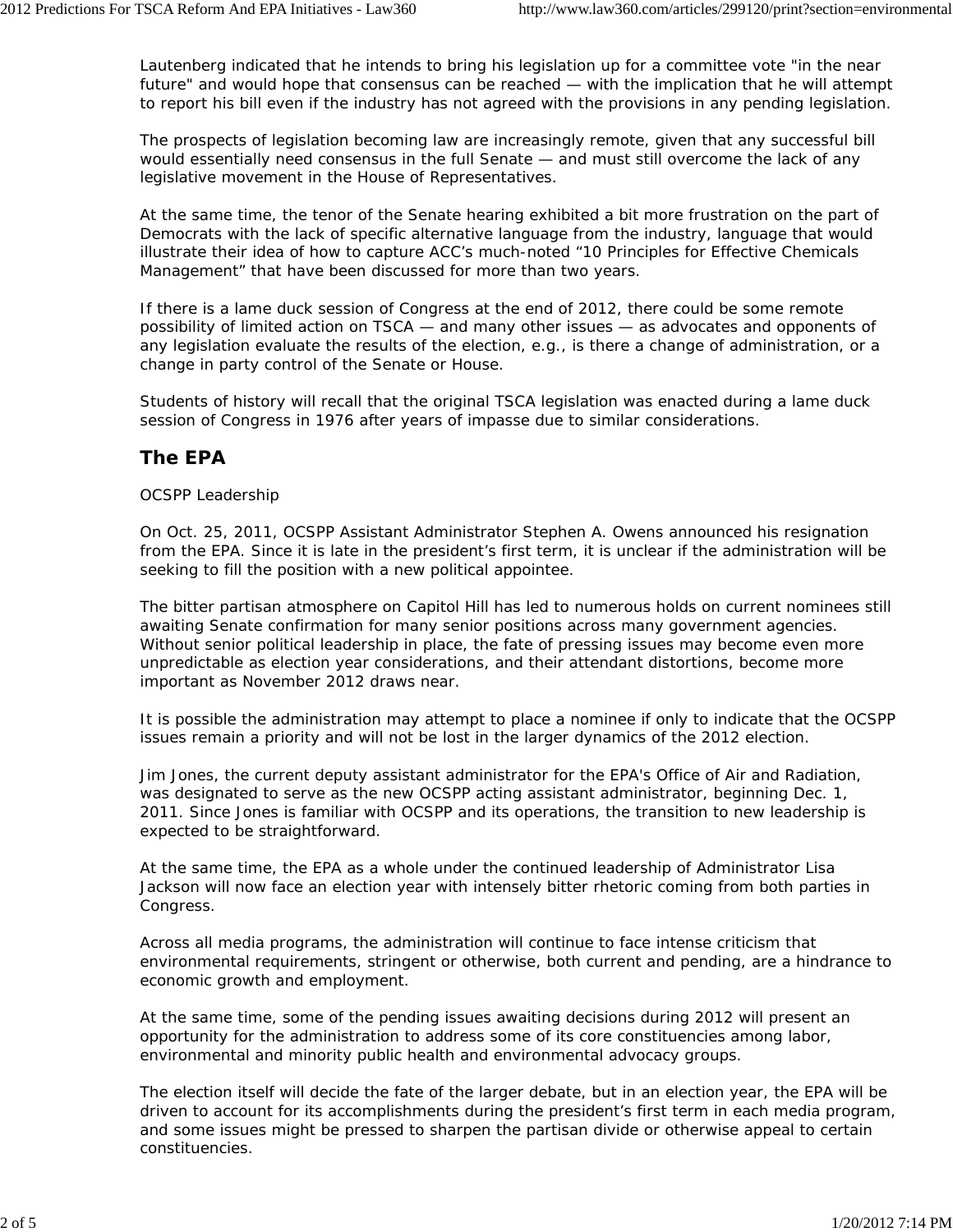As a result, there may be a renewed emphasis on environmental justice issues, potential health impacts on children, the potential for chemicals and pesticides to cause endocrine disruption, the potential impacts of genetically modified organisms (GMO) or nano pesticides and chemicals, the need for developing green chemistry alternatives, and the like.

What form these continued initiatives might take, or how strident the EPA tone, will be partly driven by election year needs as November 2012 draws near.

### *The EPA's Enhanced Chemical Management Program*

While the EPA released two new Chemical Action Plans in 2011, for methylene diphenyl diisocyanate (MDI) and related compounds, and toluene diisocyanate (TDI) and related compounds, this is half as many plans as were released in 2010 and 2009.

The EPA's emphasis on action plans was reported to be stretching thin the available resources of the agency's Office of Pollution Prevention and Toxics (OPPT).

In September 2011, the EPA announced a new approach for identifying priority chemicals for review and assessment under TSCA.

In Step 1 of the prioritization process, the EPA plans to identify an initial group of priority chemicals for review by using a specific set of data sources to identify chemicals that meet one or more of the action plan priority factors.

In Step 2, the EPA intends to refine that group by using a broader range of data sources to analyze further and select specific chemicals from the initial group for further assessment.

The combined TSCA Section 4 test rule and Significant New Use Rule (SNUR) on certain polybrominated diphenyl ethers (PBDE) submitted to the U.S. Office of Management and Budget (OMB) on Dec. 17, 2010, remains under review.

The EPA has submitted more recent rulemakings, including a proposed SNUR that would add nine chemicals (dyes) to the benzidine-based chemical substances (dyes) SNUR at 40 C.F.R. Section 721.1660; create a SNUR for di-n-pentyl phthalate (DnPP); and create a SNUR for alkanes, C12-13, chloro. The EPA also submitted a proposed SNUR concerning hexabromocyclododecane (HBCD) used in textiles.

The PBDEs action is particularly interesting in the way it will attempt to combine SNUR requirements with a test rule, thus forcing industry to choose to abide by the SNUR or confront potentially significant testing costs if a chemical such as decabrominated diphenyl ether (decaBDE) is to remain on the market.

The SNUR is also likely to break new ground with the inclusion within its scope of imported articles containing pentaBDE, octaBDE and/or decaBDE. This represents the second time that the EPA will attempt to handle importation of articles containing a chemical as a significant new use. The issue was first raised in the proposed SNUR on pentaBDE and octaBDE, but in issuing the rule, the EPA did not include imported articles within its scope.

This is a potentially difficult and complex undertaking considering that it remains to be established that such importation is not ongoing and that the EPA has stated it intends to allow continued recycling (processing) of PBDE-containing foam and plastics that would then be involved in domestic manufacture of new PBDE articles.

The EPA's ability to get these actions through OMB in relatively intact form will be telling.

The EPA promulgated the much-anticipated final revisions to its Inventory Update Reporting (IUR) Modifications Rule, now known as the Chemical Data Reporting (CDR) Rule. The CDR Rule is intended to enable the EPA to collect and publish information on the manufacturing, processing and use of commercial chemical substances and mixtures on the TSCA Chemical Substance Inventory.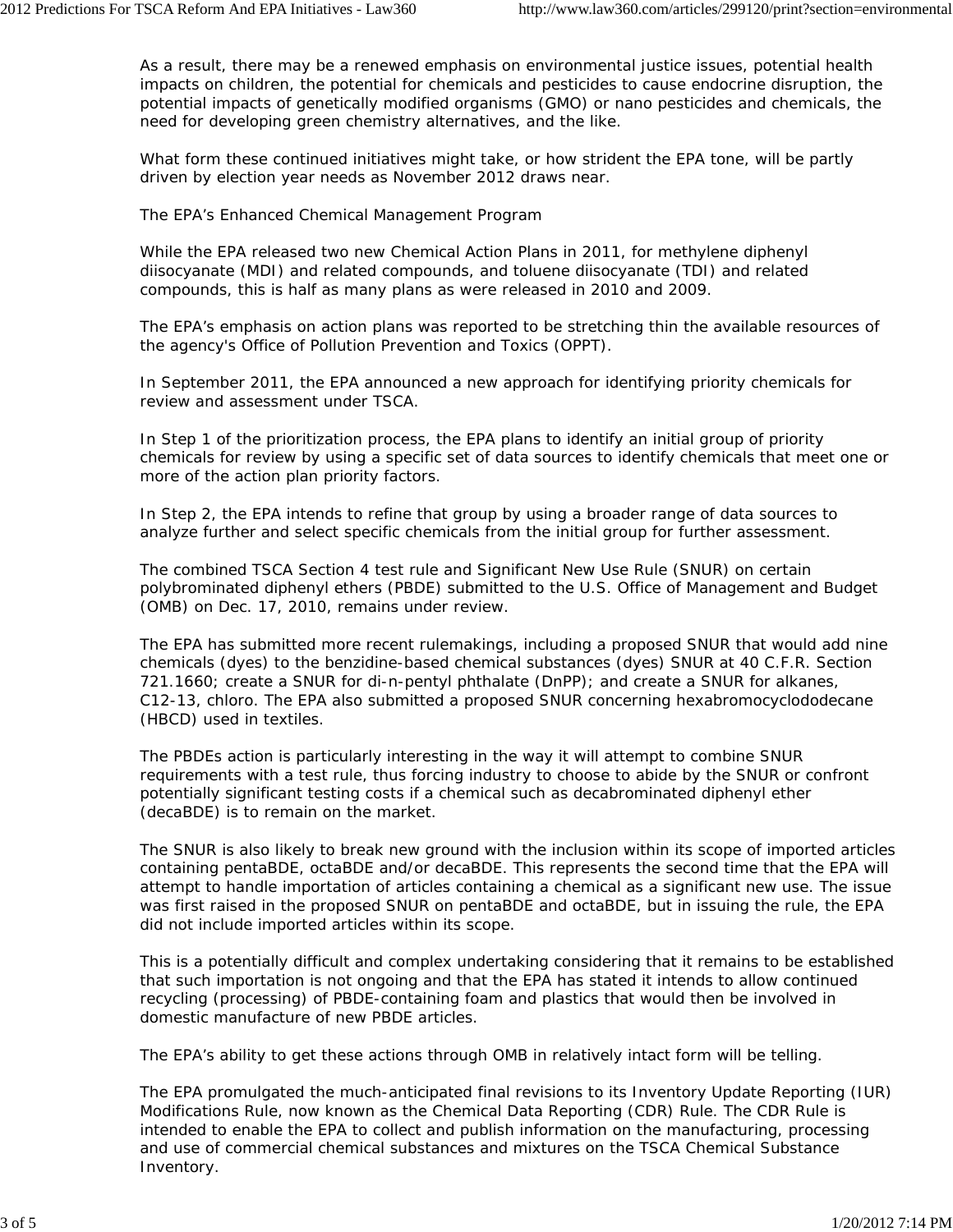The CDR Rule establishes the upcoming submission period, which will be from Feb. 1, 2012, to June 30, 2012, and that will include submission of production information from 2010 and production, processing and use information from 2011.

While considerable uncertainty remains regarding how exactly regulated entities must report all required data elements under the CDR Rule, compliance with the reporting requirements should be a priority.

Historically, the EPA has placed considerable importance on the information reported through the IUR, the CDR's predecessor, for rulemaking prioritization, and related standard setting initiatives, and the EPA had directed its limited enforcement resources on reporting requirements accordingly.

## *Regulation of Nanoscale Materials*

In the waning days of 2011, the EPA's inspector general took the EPA to task in a report concluding that the EPA has insufficient information and procedures implemented to manage effectively risks from nanomaterials.

The EPA rejects this criticism, and points to its nano initiatives in 2011 and previously. The EPA continues to work on a TSCA Section 4 test rule to require chemical manufacturers of certain multiwall carbon nanotubes, certain clays, alumina and spray-applied nanomaterials to conduct testing for various effects, as well as provide material characterization data.

The EPA is developing a SNUR for existing chemical nanoscale materials under TSCA Section 5(a)(2) and developing a proposal to require reporting and recordkeeping under TSCA Section 8(a), that would require persons who manufacture nanoscale materials to notify the EPA of certain information.

While the SNUR and TSCA Section 8(a) rulemakings were previously separate, the EPA has combined them into a single rulemaking.

In June 2011, the EPA proposed several possible approaches for obtaining certain additional information on the composition of pesticide products. The EPA focused particularly on information about what nanoscale materials are present in registered pesticide products, and defined "nanoscale material" as "an active or inert ingredient and any component parts thereof intentionally produced to have at least one dimension that measures between approximately 1 and 100 nanometers (nm)."

According to the EPA's June 17, 2011, Federal Register notice, the EPA believes Federal Insecticide, Fungicide and Rodenticide Act Section  $6(a)(2)$  "is the most efficient and expedient administrative approach to obtaining information about nanoscale materials in pesticides and EPA would prefer to use this approach."

The EPA announced on Dec. 1, 2011, that it is conditionally registering a pesticide product containing nanosilver as a new active ingredient. HeiQ AGS-20 is a silver-based antimicrobial pesticide product approved for use as a preservative for textiles.

The year 2012 will be a very interesting year. Given the tall shadow that presidential elections cast on all things touched by the EPA, 2012 may be as remarkable for what is not accomplished this year as what may emerge.

TSCA legislation is unlikely and with diminished EPA budget and resources generally, the EPA's ambitious enhanced chemical management program may remain more aspirational than real.

By Lynn L. Bergeson, James V. Aidala and Charles M. Auer, Bergeson & Campbell PC and Charles Auer & Associates LLC

*Lynn Bergeson is the managing director and a founding member of Bergeson & Campbell, which is*